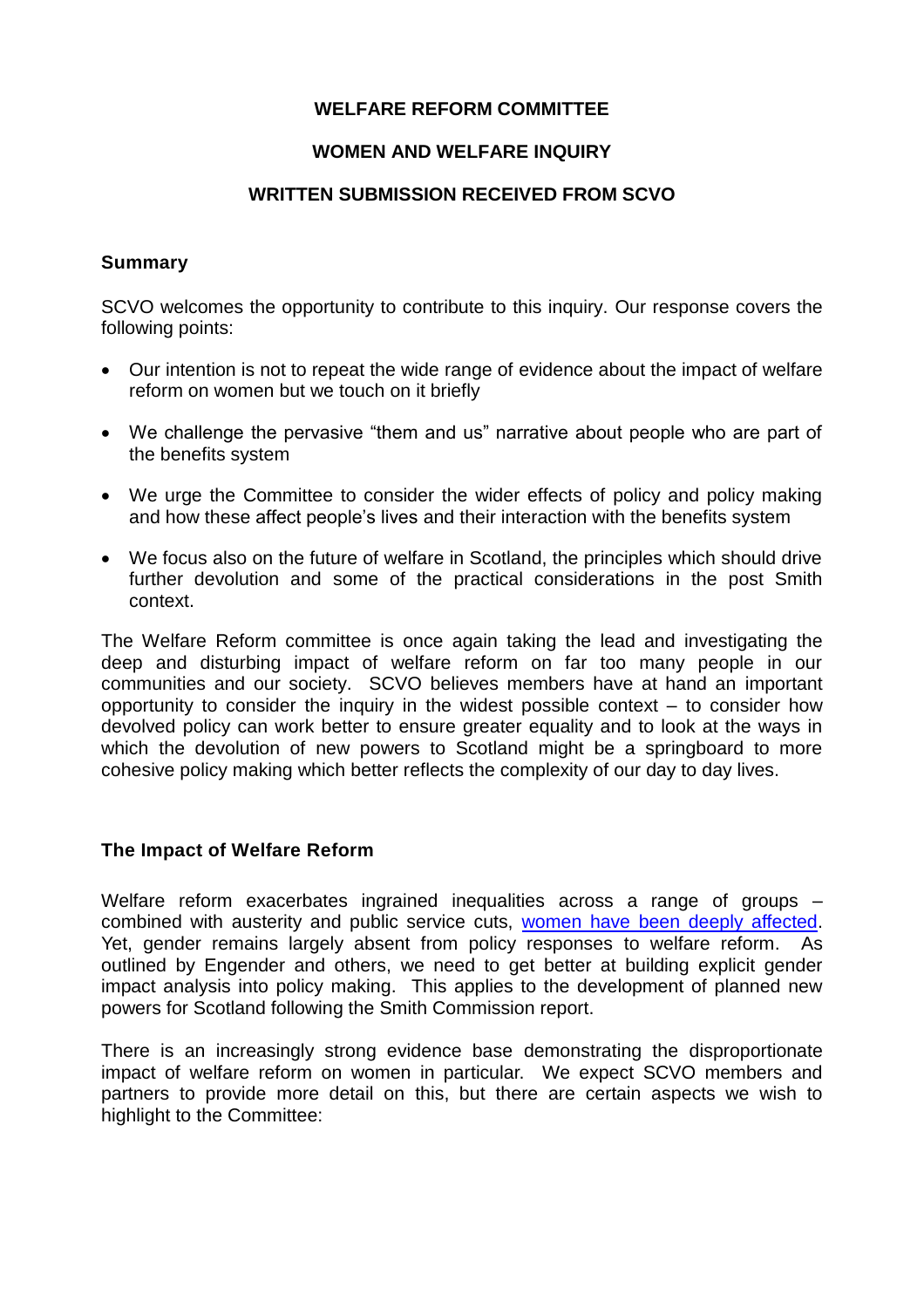- [SCVO's own research](http://www.scvo.org.uk/news-campaigns-and-policy/research/third-sector-and-welfare-on-the-frontline/) brought to the fore the experience of women fleeing violence in the home. A Women's Aid manager told us that those she supported faced "…greater pressure to remain in abusive relationships, increased fear to leave and concerns regarding financial security, rehousing into appropriate property and financial effect."<sup>i</sup>
- Lone parents are one of the groups most vulnerable to experiencing poverty the majority are women. As outlined [by Poverty and Social Exclusion](http://www.poverty.ac.uk/living-poverty/personal-experiences/jennie-single-parent)<sup>ii</sup> in a case study, whether in employment or out of work, they have been directly affected by changes to benefit uprating, and the linking of benefits to the Consumer Prices Index and not the Retail Prices Index. [Sanctions](http://opfs.org.uk/wp-content/uploads/Briefing-201410_Barriers-and-opportunities-facing-lone-parents-moving-into-paid-work.pdf) are increasingly applied to lone parents with devastating consequences.
- When we take into account the "triple jeopardy" of cuts to public services, benefit cuts and tightening access to social care, the risks of poverty and of women being pushed into dependency on benefits increase significantly. Unpaid carers are being slotted into jobseeker conditionality when loved ones lose disability benefits. This can lead to [carers having to give up work.](http://www.cas.org.uk/system/files/publications/CAS%20response%20PIP%20assessment%20review%20FINAL_0.pdf)

As outlined by Engender, women have been affected by changes and cuts to tax credits and benefits to the tune of almost  $£6$  billion<sup>iii</sup> – an amount which equals half of what is invested in the NHS in Scotland. Yet, this extremely unequal gender impact has not been reflected in the Scottish Government's work to mitigate the worst effects of welfare reform. Equality impact assessments must be better at understanding and responding to these significant divisions and issues for women.

# **Changing the Debate**

[SCVO](http://www.scvo.org.uk/long-form-posts/2912/#Anchor1) and the wider third sector have long argued that the debate about welfare must change.

In our response [to the Expert Group on Welfare,](http://www.scvo.org.uk/long-form-posts/2912/#Anchor1) we argued for *"an asset based view of welfare, rather than a focus on processes and systems which in the current scenario, provide only the most basic of safety nets"*. Most of all, the third sector wants to see a move away from a "them" and "us" approach to welfare policy.

This divisive narrative is used (intentionally or not) by almost all political parties. Welfare is not just about getting people into work – and branding them as failures when societal and structural barriers prevent this from happening. **Benefits and wider services must be seen as an investment in people.** The debate about welfare must be about protecting and empowering people to contribute to society and our economy. Sometimes that will be through paid work – sometimes it will be through activism, caring or volunteering. The negative debate about welfare and the resultant policies and approaches only further cement the inequalities outlined in "A Widening Gap: [Women and Welfare Reform" \(2015\).](http://www.engender.org.uk/news/blog/a-widening-gap---new-report-shows-women-bear-the-brunt-of-welfare-reform/)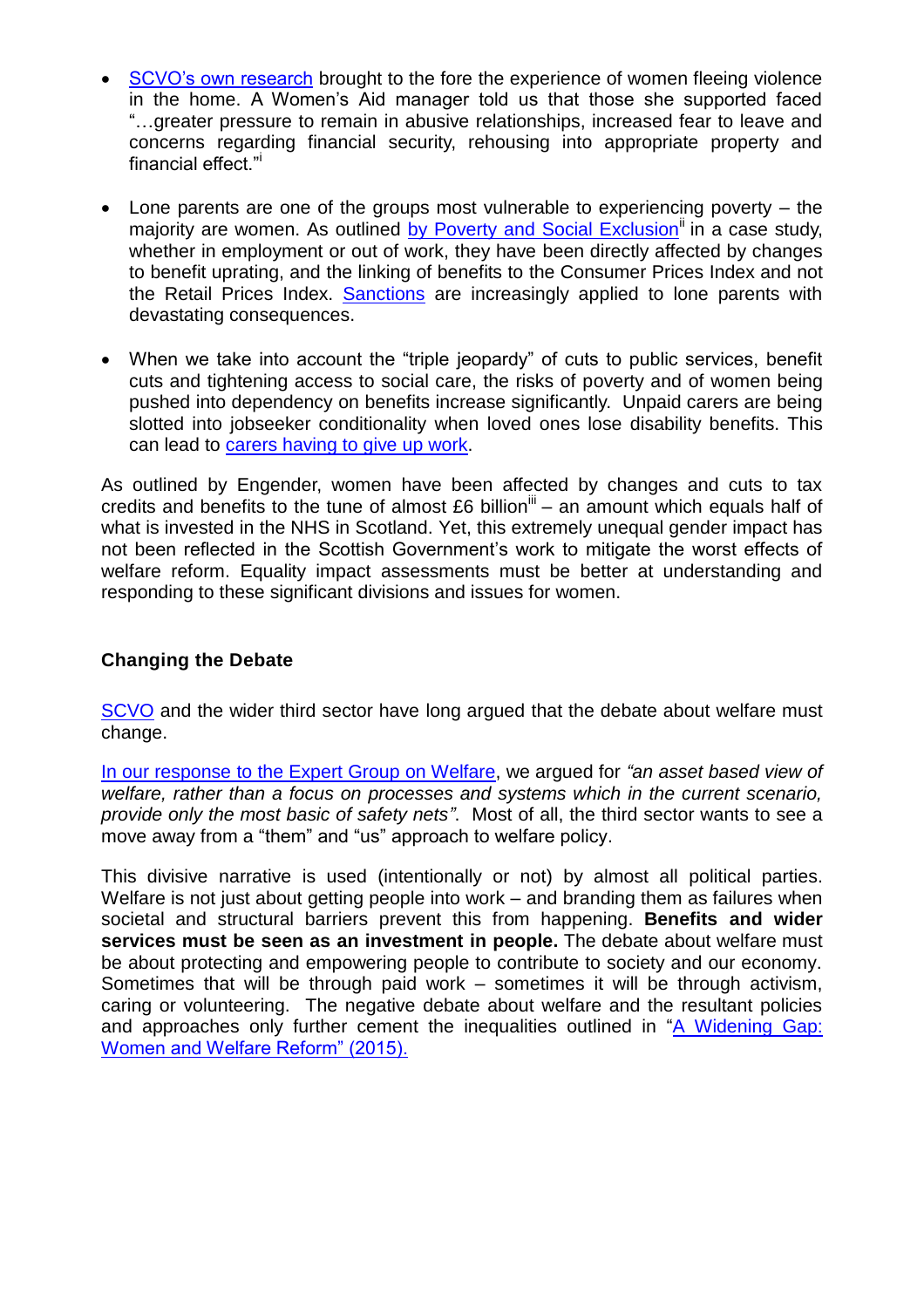## **Widening the Inquiry – Beyond Welfare Reform**

Engender, Close the Gap, the Scottish Refugee Council, Scottish Women's Aid and SCVO use "A Widening Gap" to call on government to use the opportunity of further devolution to make the step change needed to, once and for all, eradicate the ingrained inequalities experienced by many women.

Whilst welfare is the focus of the report (and of this inquiry), it also highlights the impact of other policy areas on women's lives, including those which are currently devolved such as social care, child care, housing and justice.

It is this wider context which we urge the Committee to consider. Our argument is that, currently, [policy is not cohesive or connected enough](http://www.swbg.org.uk/content/publications/SWBG-response-DB-EBS-2015-16.pdf) to tackle the barriers which prevent women from being able to participate in the economy and in our society on an equal basis. Consider the current challenges facing social care – and the failure to fully acknowledge and address the burden this places on families.

As with our [submission to the Health and Sport Committee on the Carers \(Scotland\)](http://www.scvo.org.uk/long-form-posts/carers-scotland-bill-stage-1-briefing-for-health-and-sport-committee/) **Bill**, SCVO calls on the Welfare Reform Committee to:

*"… consider these wider, contextual issues….to take into account the impact of social care cuts, integration of health and care, Self-Directed Support and welfare reform. These represent an increasingly complex array of policy which can add to the bureaucracy faced by carers, their families and the third sector organisations that support them".iv*

Social care does not have the same parity in investment and policy terms as health expenditure. As highlighted by [Carers UK](http://www.carersuk.org/36-for-professionals/report/138-caring-family-finances-inquiry) and others, tightening eligibility and cuts to services lead to (mainly) women having to give up work to care with often long term, negative consequences.

Secondly, there is a welcome but sometimes limited debate about investing more deeply in childcare in Scotland.

Investment in childcare is often viewed politically as the panacea to tackling the barriers faced by women. We rarely, if ever, fully debate or explore the type, availability, and accessibility of childcare which families and communities need – for example, parents [of disabled children](http://www.cafamily.org.uk/media/759595/childcare_costs_for_families_with_disabled_children_survey_report_2004.pdf) have called for more home based care and support and after school care to enable them to continue working, to secure employment or to take up learning/training. Nor do we look with any seriousness at ways in which we can combine care and support for older people and children in one place – an approach used in Scandinavian countries<sup>v</sup>. As we see more sandwich carers - especially women - balancing care of a loved one and childcare responsibilities, this is the kind of approach which will could enable families to balance the challenges of paid work and care now and in future.

The [Scottish Women's Budget Group](http://www.swbg.org.uk/content/publications/PLAN-F-2015.pdf) and esteemed economists such as the much missed Ailsa Mackay argue for a different approach to these vital contextual issues – we need to invest in *social infrastructure* for economic growth and wider wellbeing. Social infrastructure includes childcare and social care and both are necessary for a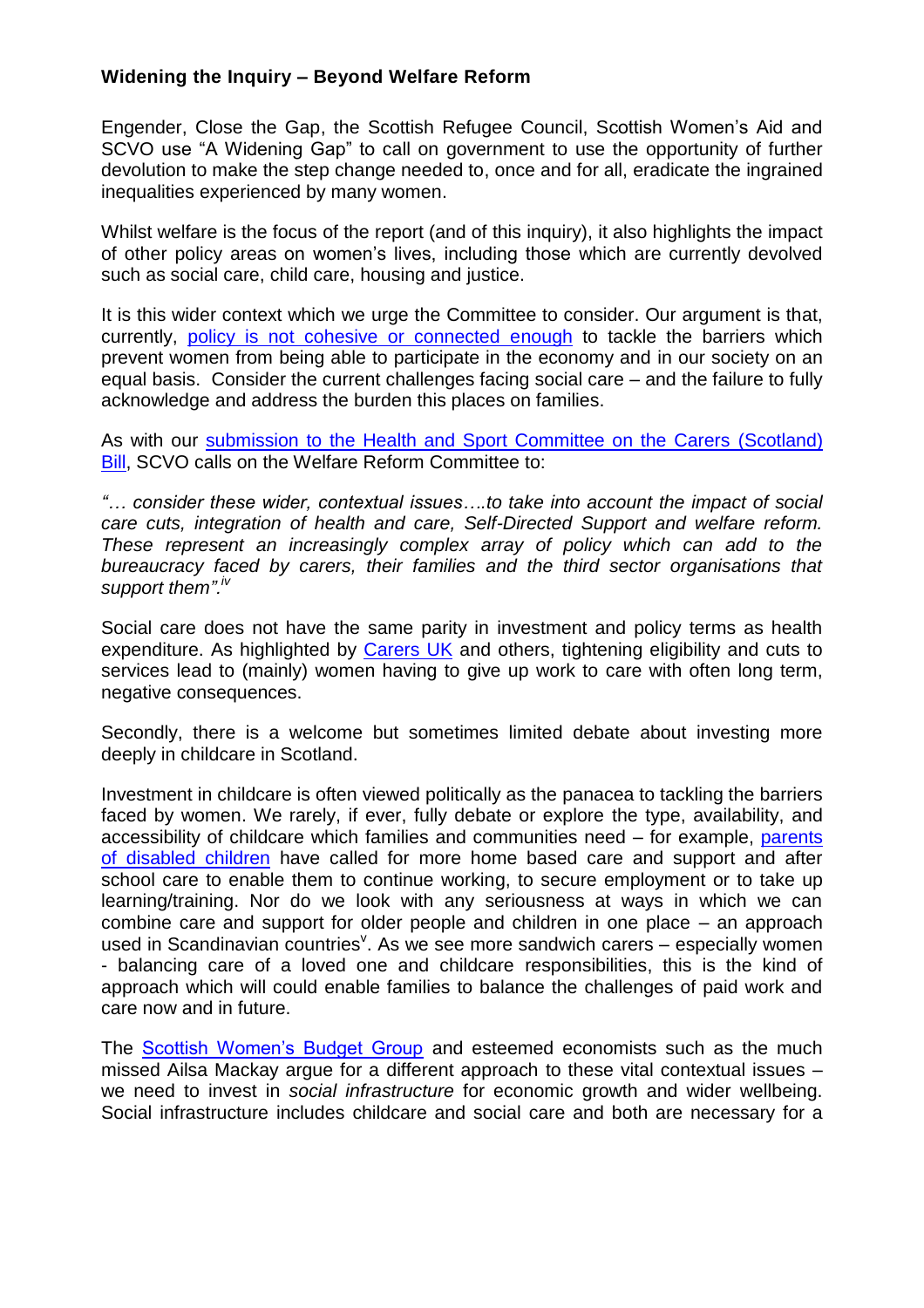thriving society and economy. This can positively affect women because they are more likely to be providing unpaid care. Such as an approach [can also have wider benefits.](http://www.swbg.org.uk/content/publications/SWBG-response-DB-EBS-2015-16.pdf)

We urge the Committee to focus on these wider challenges and their interaction with the benefits system as part of its inquiry.

## **Future Opportunities**

The experience of the third sector and its work on the frontline with people affected by welfare reform, along with a strong desire to see a more stable and supportive social security safety net, have been behind a strong call for further welfare powers to be transferred to the Scottish Parliament.

Devolution of disability and carer benefits offers real opportunities to improve the lives of women across Scotland. The opportunity to create employment programmes which specifically target women is one which should not be missed if we are to eradicate the inequalities and challenges being considered by the Committee.

However these powers are taken forward, SCVO calls for the following principles to drive the development and implementation of new welfare and employment powers:

- *Stepping back to develop a "helicopter view" of policies which can tackle gender inequality* –and indeed, wider inequalities affecting other groups. There is a chance to take a more coordinated approach, linking welfare to already devolved areas such as health and social care, housing, and childcare. We must be honest about the extent to which devolution has advanced – or held back – women's progress in work, society and economically.
- *We must be visionary and shape a more progressive, empowering approach to welfare* in Scotland. Political leadership and drive is necessary if we are to do more than just recreate a slightly friendlier version of the current system.
- *The ability for each individual to achieve, prosper and participate* must be the overarching goal and aim as we take forward negotiation of and implementation of new powers. We must take this opportunity to move as far away as possible from the current punitive and cost cutting approach to welfare. Few politicians are immune from using language which epitomises this approach, and intentionally or not, the Scottish Government commitment to create a more "positive" sanctions [approach](http://news.scotland.gov.uk/News/Government-responds-to-Welfare-Report-d33.aspx) perpetuates the myth that people on benefits are undeserving and do not contribute to society or to our economy.
- We *must not create more complexity* for women and their families than they already face. Navigating complex and multiple assessment processes for benefits, care and pass-ported benefits<sup>vi</sup> can add further stress into already stressed lives. There may also be risks of [increased delays, poor administration](../AppData/Local/Microsoft/Windows/INetCache/IE/B5WGAWZN/Child%20Poverty%20Action%20Group%20in%20Scotland%20Response%20to%20the%20Scottish%20Parliament%20Devolution%20(Further%20Powers)%20Committee%20call%20for%20evidence) and of people being lost between two systems.
- Even if there are limited powers devolved, *there would be an opportunity to mark a different path towards achieving greater equality for women*. In a recent submission to a parliamentary debate on human rights, **SCVO** argued that current and future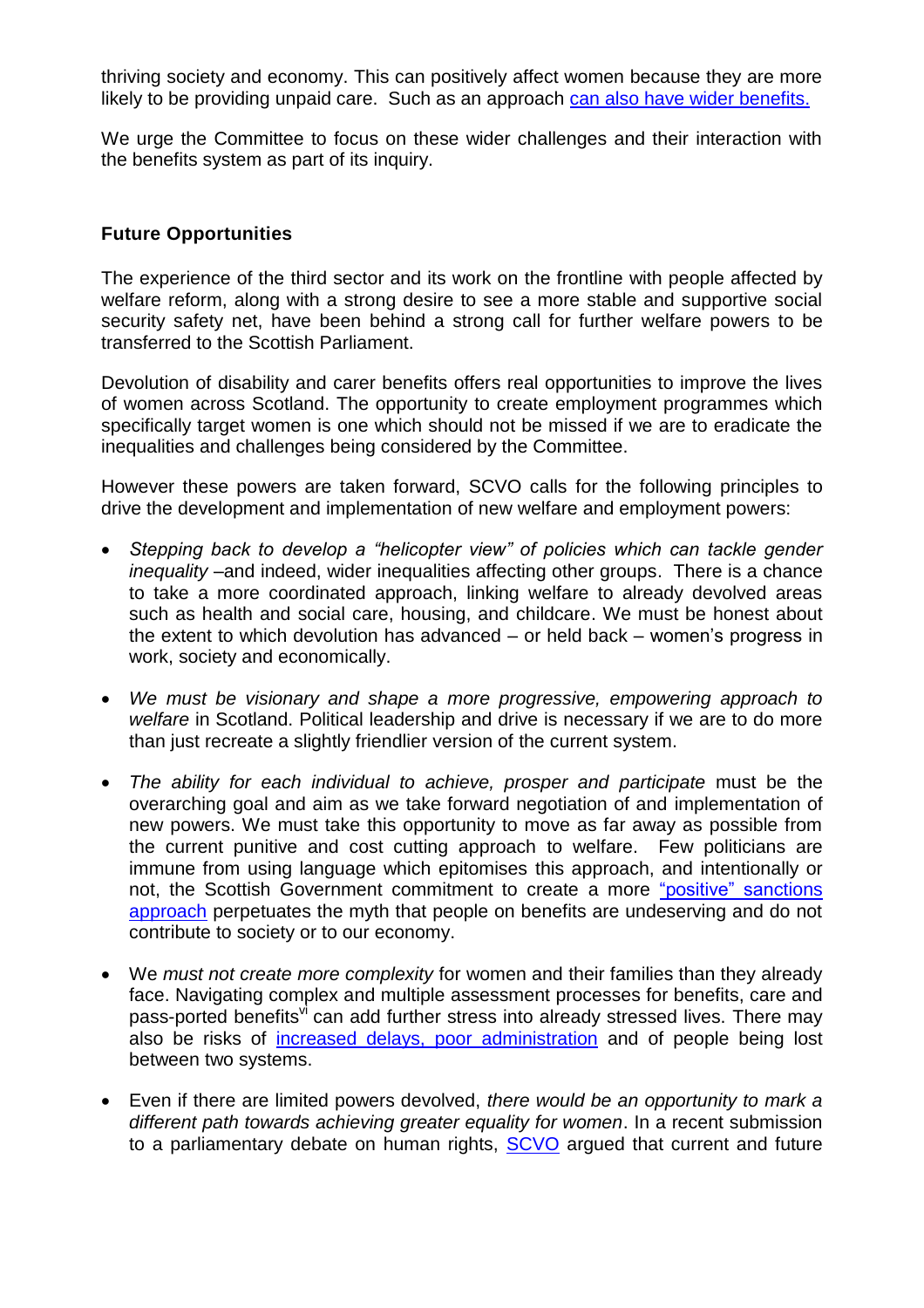governments must ensure access to a decent standard of living – a key priority within the Scottish National Action Plan on Human Rights (SNAP). We also wish to see a strong emphasis on human dignity and people being treated with respect within the context of further devolution. These were important principles identified by the [Expert Working Group on Welfare.](http://www.gov.scot/Publications/2014/06/7760)

Lastly, we must stop focusing on paid work as the only valued contribution made by people in our society and economy. Unpaid care,delivered by women in the main, is not valued enough and consequently is not effectively supported. The focus within the Carers Bill on enabling carers to have "a life alongside caring" illustrates this<sup>vii</sup>. As outlined by the Scottish Women's Budget Group:

*"For many women, provision of care in the household and more widely constrains their participation in paid employment and reduces their income potential over the lifecycle,*  leaving them more vulnerable to poverty in old age. All this is well established and *accepted as an economic and social reality by government, but it does not yet inform or frame public policy decisions as expressed in the budget." viii*

## **Practical Considerations**

There are practical considerations for the Committee in taking forward in this inquiry and we encourage members to explore these. We expect submissions from a range of our members will cover issues affecting specific benefits and opportunities for creating systems which reverse some of the worst benefit cuts and changes to date. These submissions will also raise concerns about the current draft clauses developed following the Smith Commission.

[A key concern raised by a number of charities](http://www.scvo.org.uk/long-form-posts/scvo-response-smith-commission/) is that even with further devolution, the Scottish Government may have little control over other areas of policy which affect poverty and inequality and the experience of women – e.g. employment and equality law. This point is made clearly by [CPAG Scotland](http://www.scottish.parliament.uk/S4_ScotlandBillCommittee/Meeting%20Papers/Public_Papers(7).pdf) in its recent briefing to the Devolved Powers Committee.

There is also a risk that the budgets associated with newly devolved benefits are used to plug increasingly significant spending gaps in areas such as social care. Disability and carer benefits should remain as income benefits which allow families to have choice over how they spend that money to meet the additional costs which can arise as result of disability.

Above all, any changes in relation to these benefits and their links with devolved services could have a profound impact on women's lives. There must be a clear gender analysis underpinning all work to take forward new powers for the Scottish Parliament. Women must also be part of shaping how these powers are developed and implemented.

## **Conclusion**

We welcome the clear focus on inequality – and specifically, gender inequality - being driven by the Scottish Government and the First Minister; this is evident within the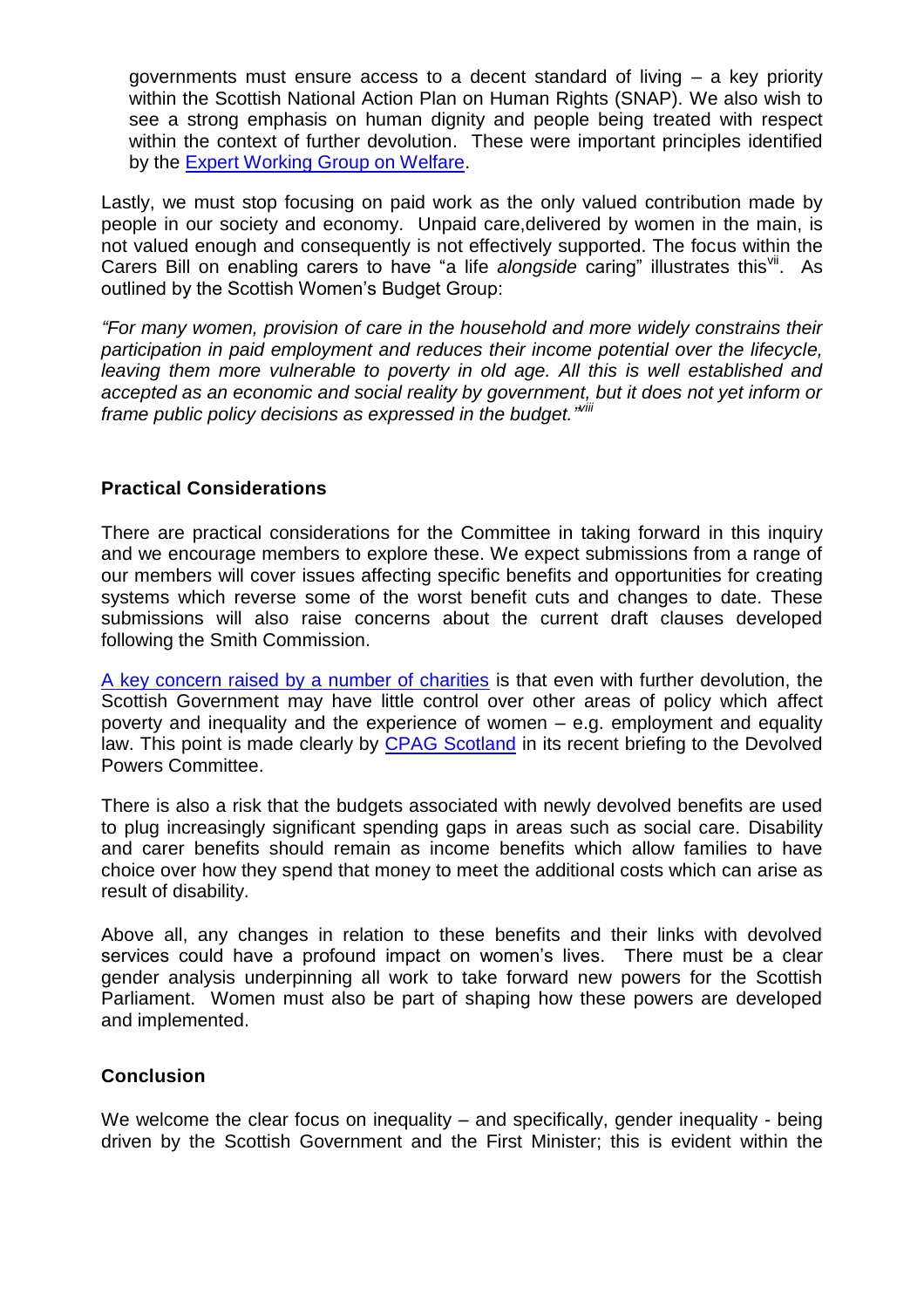recently refreshed Economic Strategy.<sup>ix</sup> A real step change can only happen, **however, when inequality becomes the primary purpose of Government driving all action and programmes.** 

As the Welfare Reform Committee takes forward this inquiry, we urge its members to connect its work to wider policy areas and activity, and to question Ministers and others on:

- Plans for developing new powers, the work being done to support the Joint Ministerial Committee; wider engagement in relation to the development of the Social Justice Action plan. How can women and the groups affected by welfare reform directly influence this work?
- How we can link new benefit powers for disabled people and carers to devolved strategy and legislation e.g. the new Carers Bill? Will the Government review, in that context, how devolved services work to improve the lives of women – or indeed, if they have the opposite effect? $x^*$
- How will the Government take forward effective analysis of the gender impact of the planned new powers?
- What plans are in place to ensure more cohesive policy development across portfolios which take account of the specific challenges outlined by Engender and other organisations? How do we ensure effective debate and policy making which takes account of our changing lives, society and demography?

The focus of this inquiry is on women and welfare reform – our hope that this does not discourage a wider examination of the challenges across a range of policy areas at a crucial time in Scotland.

Lynn Williams Policy Officer Scottish Council for Voluntary Organisations, 28 April 2015

## **About Us**

The Scottish Council for Voluntary Organisations (SCVO) is the national body representing the third sector. There are over 45,000 voluntary organisations in Scotland involving around 137,000 paid staff and approximately 1.2 million volunteers. The sector manages an income of £4.4 billion.

SCVO works in partnership with the third sector in Scotland to advance our shared values and interests. We have over 1300 members who range from individuals and grassroots groups, to Scotland-wide organisations and intermediary bodies.

As the only inclusive representative umbrella organisation for the sector SCVO: